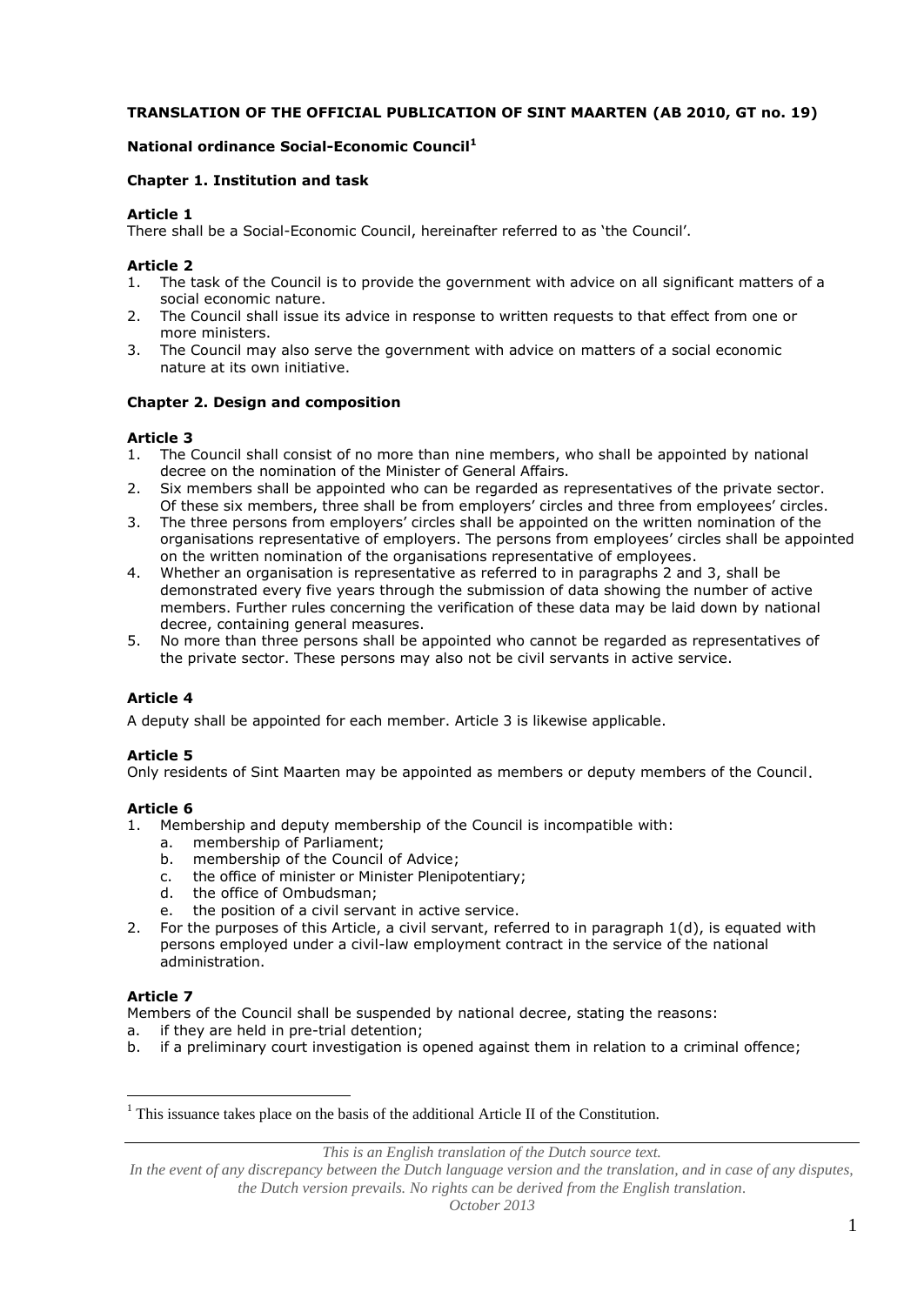- c. if they are convicted of a criminal offence in a court decision that has not become final, or if measures are imposed on them by such a decision, leading to the deprivation of their liberty;
- d. if they are placed in receivership, are declared bankrupt, are granted a moratorium on payments or are committed due to debts by a court decision that has not become final;

# **Article 8**

Members of the Council shall be dismissed by national decree, stating the reasons:

- a. at their own request;
- b. on reaching the age of 70;
- c. if they are convicted of a criminal offence by a judicial decision that has become final, or if a measure resulting in the deprivation of their liberty is imposed by such a decision;
- d. if they are placed in receivership, declared bankrupt, are granted a moratorium on payments or are committed in relation to debt by a final judicial decision;
- e. if they become permanently unable to perform their official duties due to illness or a disorder;
- f. on acceptance of an office or position that is incompatible with membership of the Council pursuant to Article 6;
- g. on the loss of domicile.

### **Article 9**

If there is an intention to suspend or dismiss a member of the Council, other than in the cases as referred to in Article 8(a) and 8(b), the person concerned shall be given an opportunity to present his view on this.

# **Article 10**

The chairman and vice-chairman shall be chosen from among the members of the Council and shall be appointed and dismissed by national decree, on the nomination of the Council.

### **Article 11**

- 1. The Council shall have a secretary who shall be appointed and dismissed by national decree, having heard the Council. The secretary shall head the secretariat.
- 2. The secretary may be suspended on the proposal of the Council by an administrative decision of the Minister of General Affairs, stating the reasons.
- 3. The staff of the secretariat shall be appointed by national decree, on the nomination of the Council, and shall be suspended and dismissed by national decree, the Council having been heard.

# **Article 11a**

The structure and organisation of the secretariat of the Council shall be laid down by national decree, containing general measures.

# **Article 12**

- 1. The members of the Council and their deputies shall step down every three years and may be reappointed immediately.
- 2. Persons appointed as a member or deputy member in order to fill a vacancy in the interim shall step down on the date on which the person whose seat fell vacant should have stepped down.

#### **Chapter 3. Working method**

#### **Article 13**

- 1. The chairman shall convene meetings of the Council when he considers this necessary or desirable, stating the matters to be discussed.
- 2. If at least two members of the Council have requested this of the chairman in writing, stating their reasons, the chairman will convene a meeting of the Council within 14 days of the date of the request, with notice of the request, stating the reasons, of the relevant members.

#### **Article 14**

- 1. A Council meeting shall not take place if at least half of the members of the Council are not represented.
- 2. If a meeting of the Council has twice been convened without meeting the requirement of paragraph 1, the Council meeting next convened shall take place regardless of the number of

*This is an English translation of the Dutch source text.*

*In the event of any discrepancy between the Dutch language version and the translation, and in case of any disputes, the Dutch version prevails. No rights can be derived from the English translation.*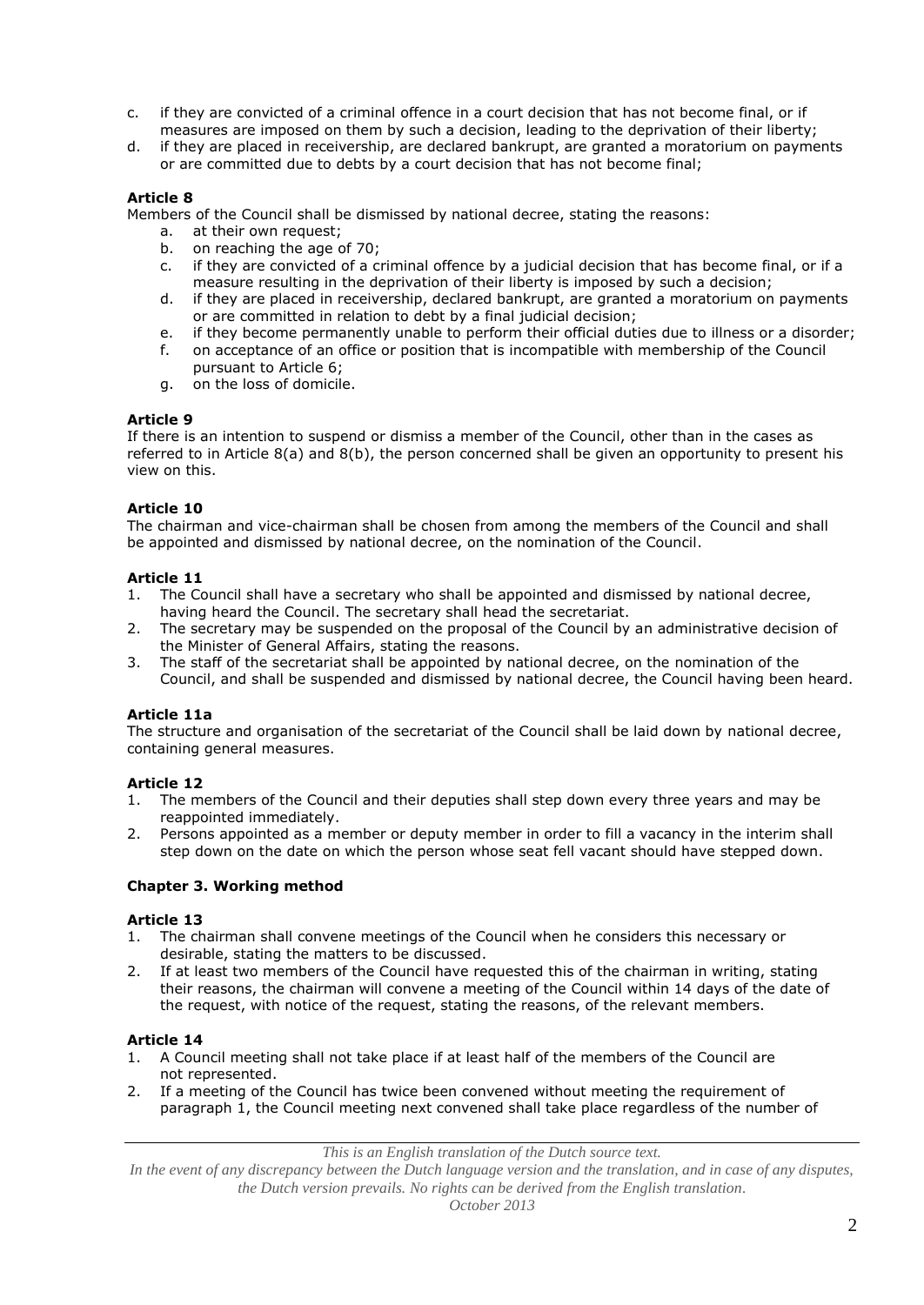members in attendance.

# **Article 15**

The members and, in cases arising, the deputy members shall take part in the discussions and voting of the Council without being bound by a mandate or instructions.

# **Article 16**

The members and, in cases arising, the deputy members shall not take part in discussions and voting if the case concerns them, their spouses or their relatives by blood or affinity to the second degree personally.

# **Article 17**

- The Council is authorised to invite other persons to its meetings and to admit them to its discussions in the meetings, with an advisory vote.
- 2. Each minister may request the Council to admit one or more officials designated by the minister to Council meetings as an observer if matters are discussed at that meeting concerning his ministry. If the Council grants the request, such officials may cast an advisory vote at the relevant Council meeting.

# **Article 18**

Any person involved in the implementation of this national ordinance who gains access thereby to information that he knows is confidential or should reasonably assume to be of a confidential nature, and who is not already obliged to protect the confidentiality of the information on the grounds of his office, profession or by a statutory provision, is required to protect its confidentiality, except to the extent that he is obliged to disclose it pursuant to any statutory provision, or the necessity for disclosure arises through his duty in the implementation of this law.

# **Article 19**

The Council shall lay down further rules concerning its working methods by Rules of Order.

# **Chapter 4. Advice**

# **Article 20**

The government shall provide the Council with all information required by the Council in connection with its advice, unless, in the view of the government, this is contrary to the national interest.

# **Article 21**

- 1. The Council's advisory reports shall be signed by the chairman and the secretary.
- 2. The Council's advisory reports shall be drawn up in accordance with the views of the majority of the meeting.
- 3. Differing views of a minority shall be recorded in the advisory reports if requested.
- 4. The members may attach minority memoranda to the advisory reports if the views expressed in these are defended at the meeting at which the advisory report to be issued was discussed.

# **Chapter 5. Management**

# **Article 22**

The financial provisions for the members of the Council, their deputies and for the secretary shall be laid down by national decree, containing general measures.

# **Article 23**

- 1. By agreement with the Council and the minister concerned, Parliament shall make all facilities available to the Council for the proper and independent performance of its tasks.
- 2. The chairman shall perform the management.

# **Chapter 6. Final provision**

*This is an English translation of the Dutch source text.*

In the event of any discrepancy between the Dutch language version and the translation, and in case of any disputes, *the Dutch version prevails. No rights can be derived from the English translation.*

*October 2013*